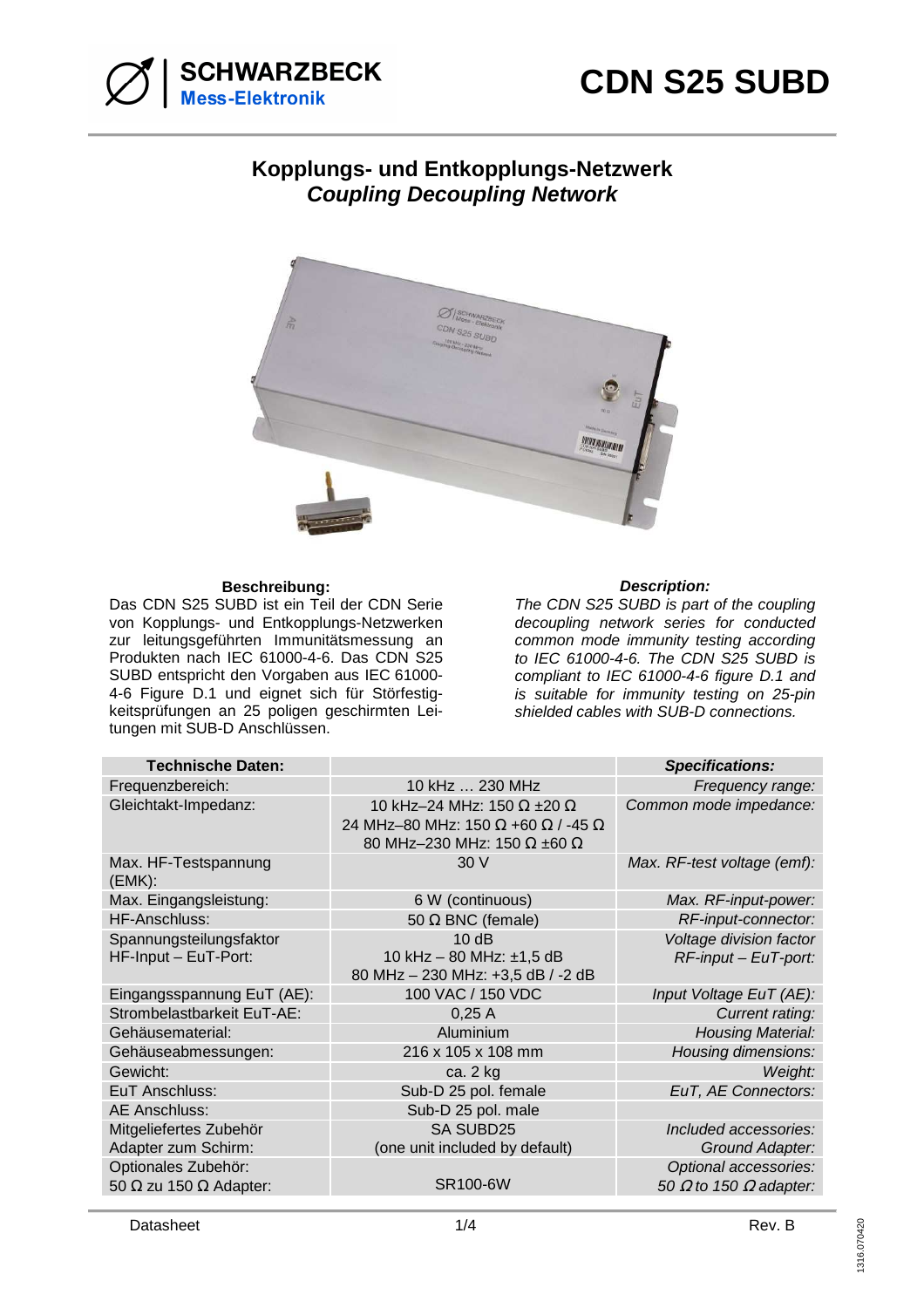

Das CDN S25 SUBD ist vorgesehen für Messungen an Geräten mit einer geschirmten 25 poligen Sub-D Schnittstelle, wie beispielsweise parallel Port Druckeranschlüssen. Der Frequenzbereich umfasst 10 kHz bis 230 MHz. Im Bild 4 wird das Prinzipschaltbild gezeigt.

Alle CDNs erfüllen die Anforderungen der Norm IEC 61000-4-6, IEC61326 und NAMUR NE21 und werden mit individuellen Prüfprotokollen für die Gleichtaktimpedanz und das Spannungsteilungsmaß ausgeliefert.

Zur Überprüfung oder Kalibrierung des Messaufbaus sind diverse optional erhältliche Zubehörteile verfügbar. Wird der mitgelieferte Common - Mode Adapter SA SUBD25 in Verbindung mit dem 50 Ω zu 150 Ω Adapter SR100-6W verwendet, ergibt sich automatisch der richtige Prüfabstand von 30 mm gemäß normativem Messaufbau. (siehe Abb. 9 in der IEC 61000-4-6)

Die Erdung zum Messaufbau erfolgt über die leitende Grundplatte des CDN. Zusätzlich ist auf der AE-Seite ein M4 Schraubanschluss und alternativ eine 4 mm Buchse zur Erdung vorgesehen. Zur Befestigung des CDN's sind vier 6 mm Nuten auf der nicht lackierten Grundplatte vorhanden.

The CDN S25 SUBD is intended for measurements on devices with a shielded 25-pin Sub-D interface, such as parallel port printer ports.

The frequency range is from 10 kHz to 230 MHz. The circuitry is shown in Fig. 4.

All CDNs comply to the requirements of IEC 61000-4-6, IEC 61326 and NAMUR NE21. Each CDN comes with individually measured data and a calibration certificate for the common mode impedance and the voltage division factor.

A variety of calibration adapters and other accessories are available as option. With the two included adapters SA SUBD25 in conjunction with the optional series resistor SR100-6W, the required spacing of 30 mm is obtained as depicted in Fig. 9 of IEC 61000-4-6.

The connection to ground can be accomplished using the ground plane of the CDN. Additionally there is a M4 thread located at the AE side to ground as well as a 4 mm socket to connect the device to ground.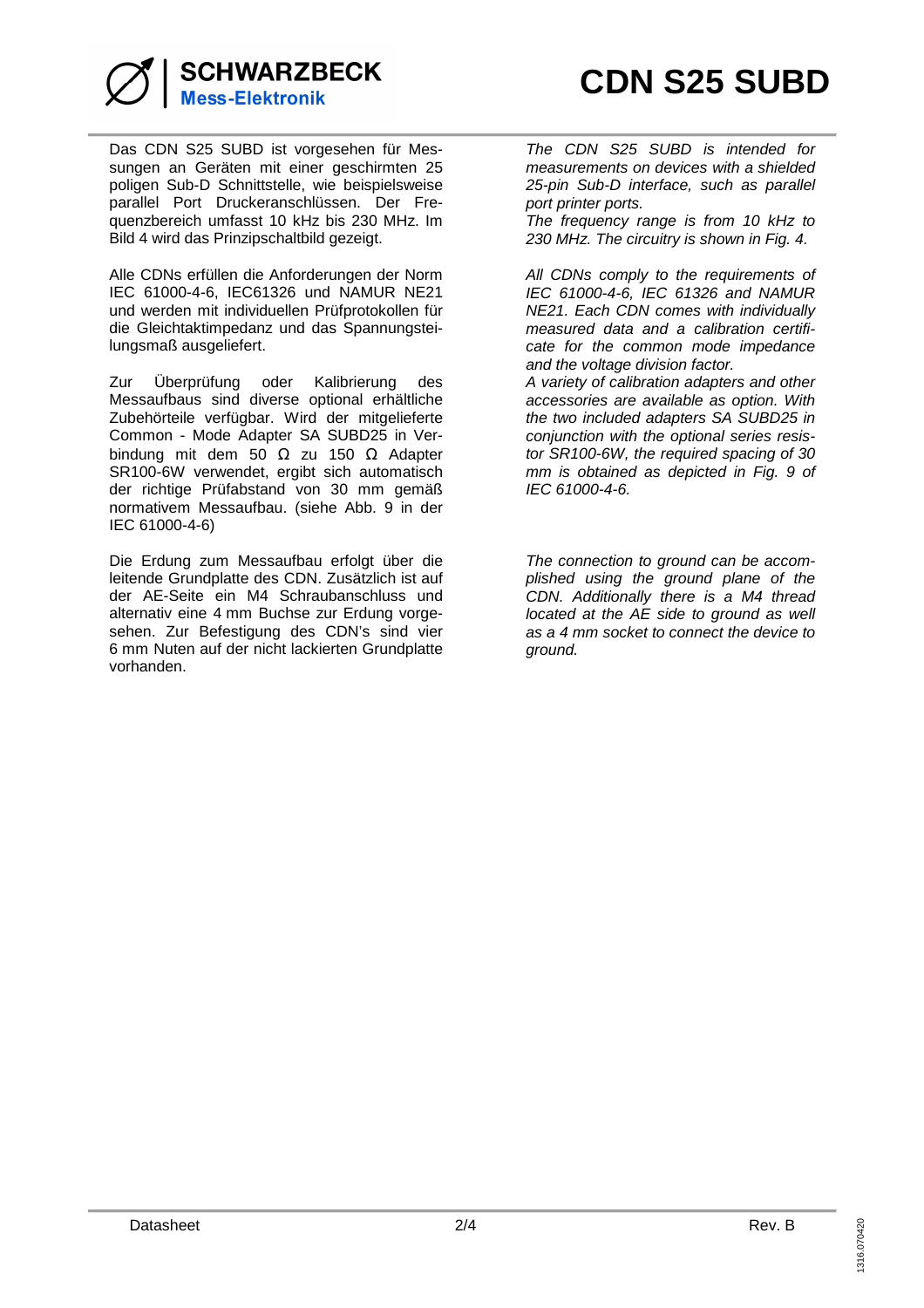



**Bild 1: typ. EuT Gleichtakt-Impedanz Fig. 1: typ. EuT common mode impedance** 



**Bild 2: typ. Spannungsteilungsfaktor HF-Port zu EuT-Port Fig. 2: typ. voltage division factor RF-port to EuT-port**